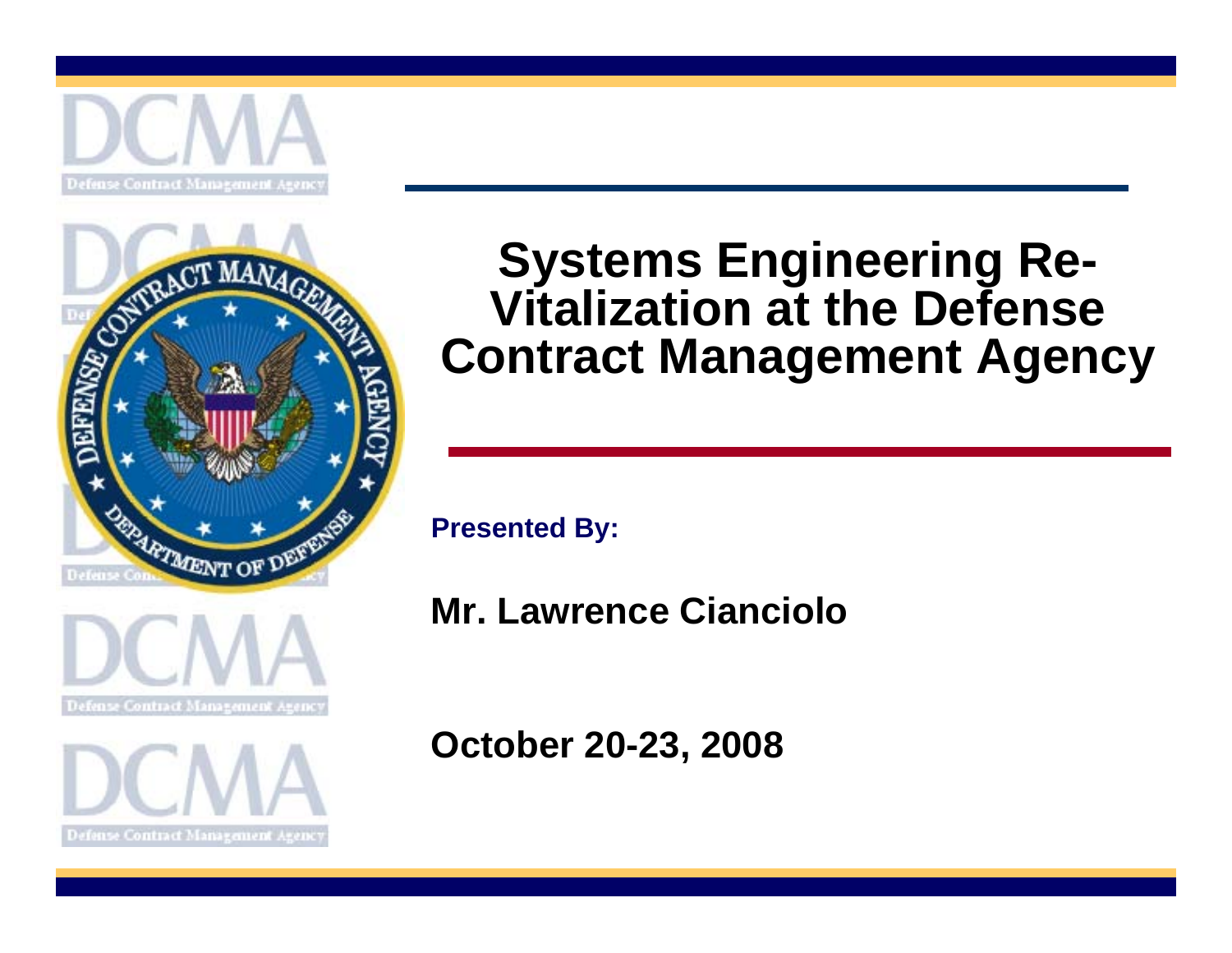

# AGENDA

#### **Charter**

**Feedback**

**DCMA Systems Engineering Value to the DoD Acquisition Enterprise**

**DCMA Systems Engineering Functions and Influence Areas**

**DCMA Systems Engineering Core Processes**

**Recommended Path Forward**

- $\bullet$ **Baseline Skills Assessment**
- •**Competency Training**
- •**Develop Policy/Tools/Guidance**
- $\bullet$ **Recommended Training Track/Curriculum**
- •**SE Standard Surveillance Operating Guide (SSOG) Outline**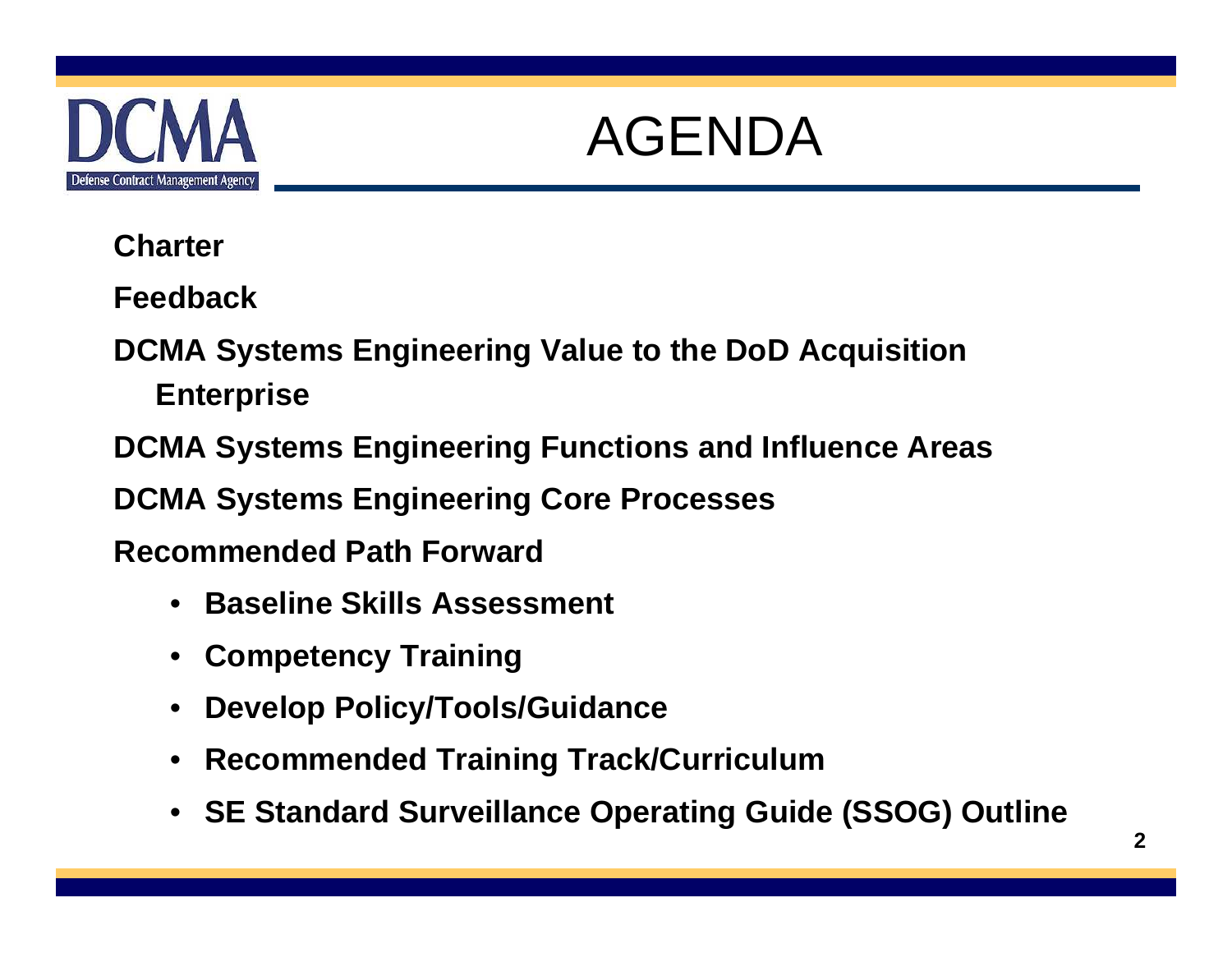

**Intent is to define expectations and prioritize processes, functions, and efforts of DCMA engineers in providing the best guidance, support, and life-cycle balanced system solutions that satisfy customer needs, goals, objectives, requirements, and specific outcomes in DoD weapon systems acquisition management**

#### **Defining the Future of DCMA Systems Engineering!**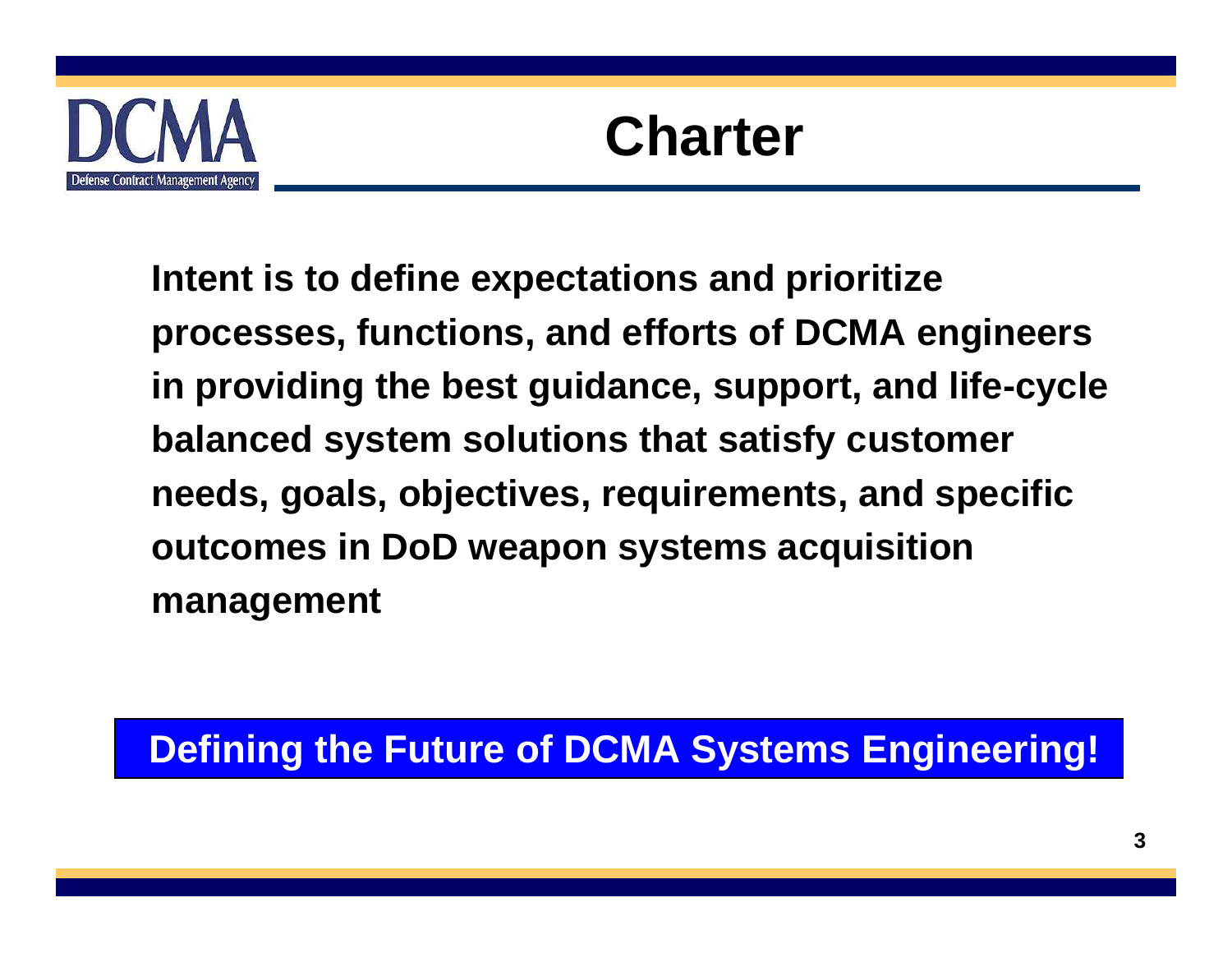

**Feedback on our recommendations - provided by OSD (AT&L), PEO, DCMA Division Director, CMO Commander, and CMO Engineers:**

- *"…a sound approach with a great explanation…" - Dr. Don Gelosh, Senior Systems Engineer, OSD (AT&L) SSE / ED*
- *"…you have a good handle on this…" - Col Rich Hoeferkamp, Acting Deputy Director, OSD (AT&L) SSE / ED*
- *"…you are on the right track…" - Alex Levi, PEO Staff Engineer, Space and Missile Systems Center, Los Angeles AFB*
- *"…this initiative is much needed…" - Col Warren Anderson, DCMA Dayton Commander - OSD (AT&L) SE Instructor*
- *"I like the Engineering Core Processes listed…" - Gregory Lehn, P.E., DCMA NASA Product Operations*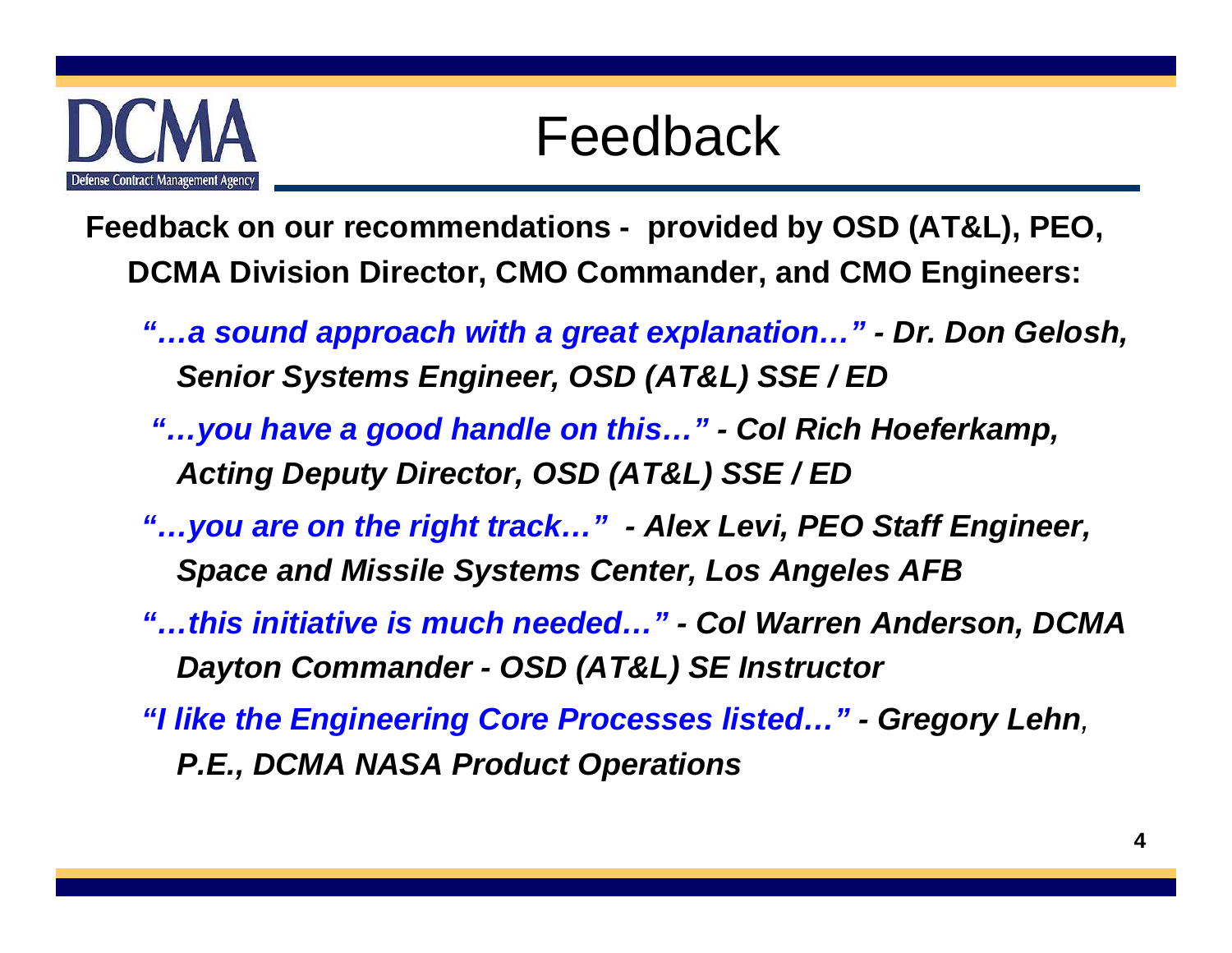

- **Primary Result of OSD (AT&L) Study**
	- **A lack of Systems Engineering process capability and process compliance were primary contributors to poor program performance**
- **Revitalizing DCMA Systems Engineering efforts would help to improve program performance**
- **Aligns with OSD (AT&L) Mission to Revitalize Systems Engineering Throughout the DoD**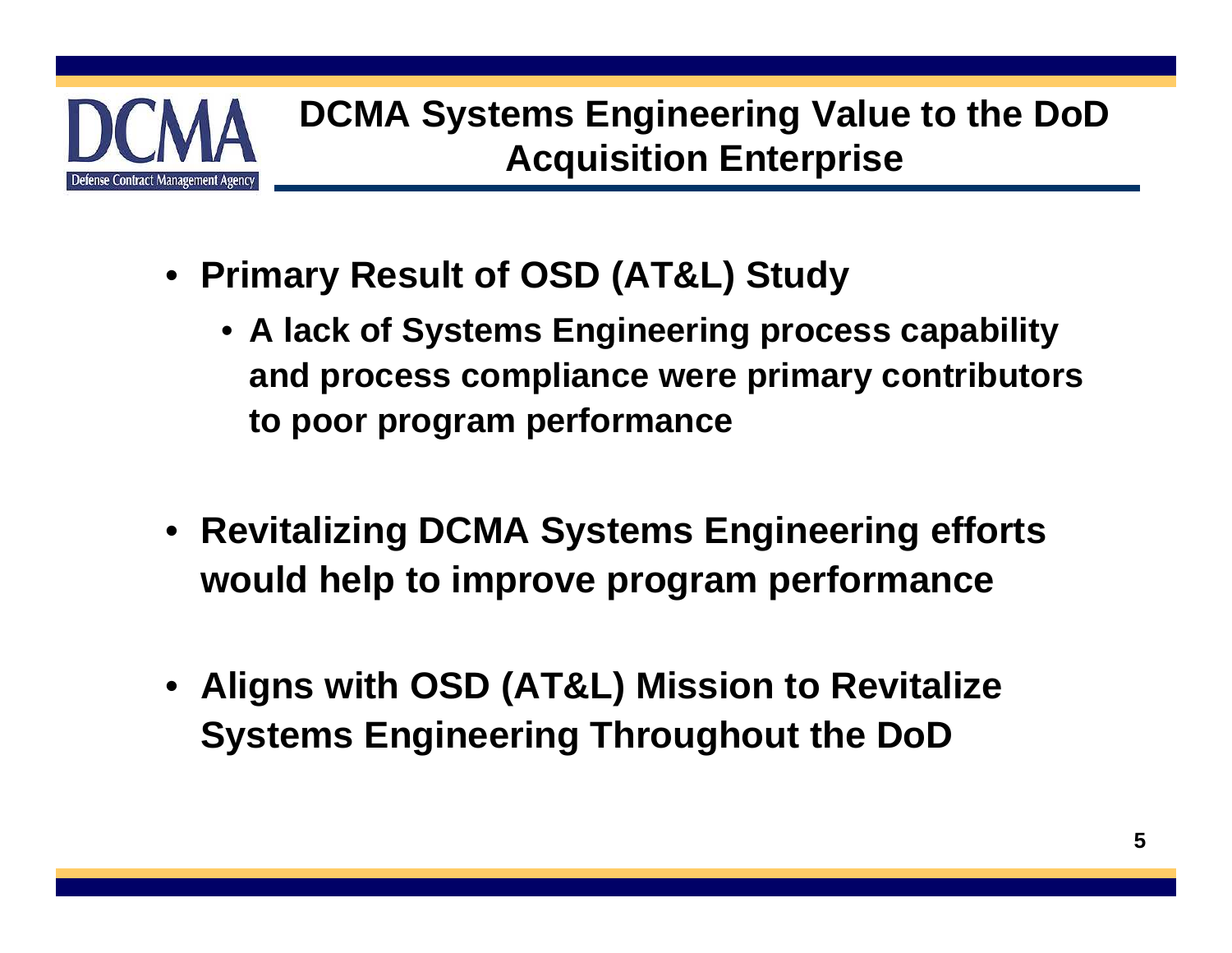

#### **DCMA Systems Engineers**

- **Ensure that the contractor has effective processes**
- **Ensure that the contractor delivers products that meet requirements and are delivered on schedule and within cost**
- **Track cost, schedule and technical performance, perform risk analysis, perform predictive analysis of program impacts, and recommend improvements to contractor performance**
- **Influence the contractor to improve performance**
- **Provide needed recommendations to the PMO**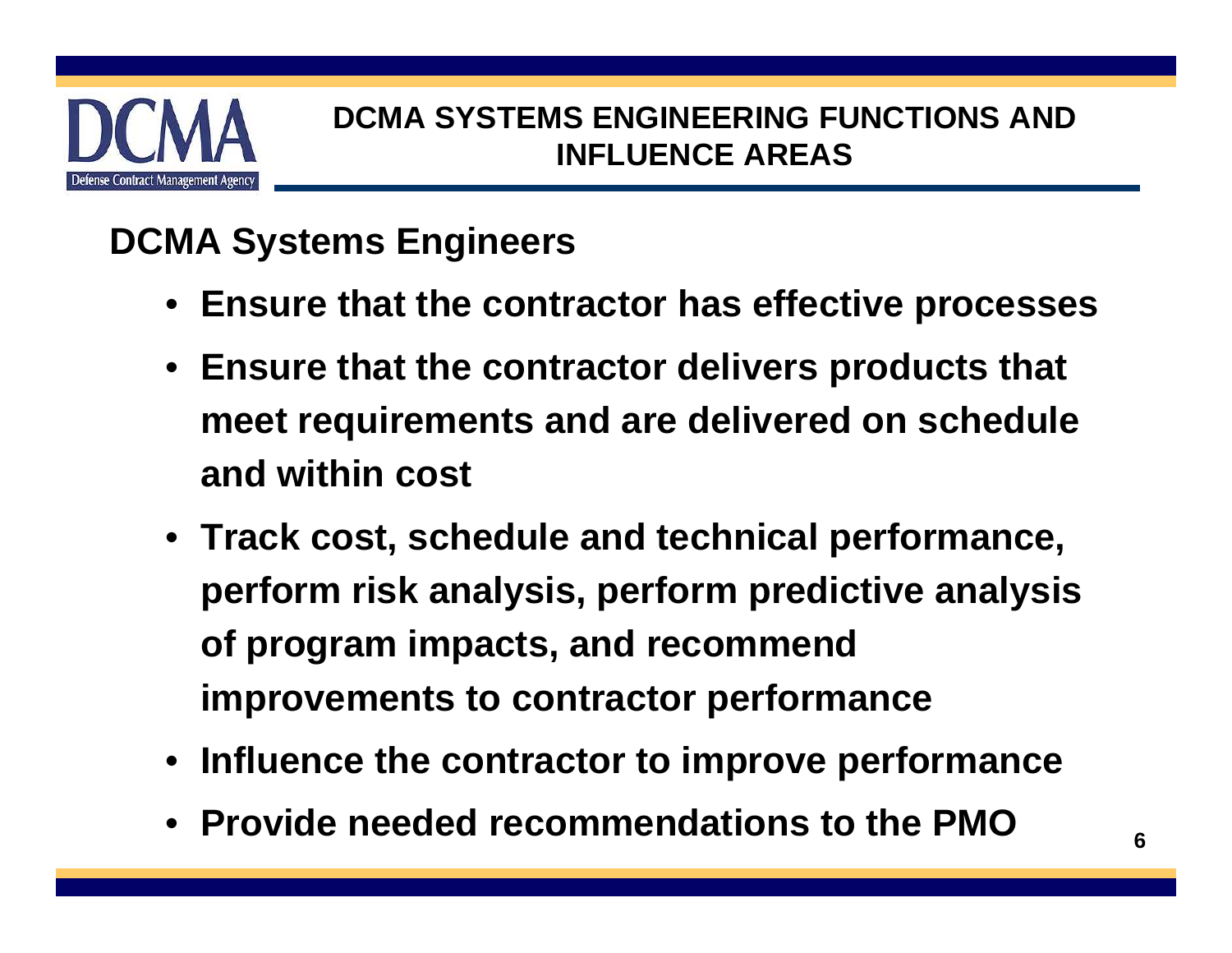

- **Ensure Products Meeting Customer Requirements in a Timely Manner (Satisfied Customer)**
- **Support Major Program Performance Commitments (PCs)**
- **Perform Mandated DCMA Systems Engineering Activities in Support of Certain MOAs**

**These Functions are Implemented via the Engineering Core Processes DCMA Systems Engineering Core Processes**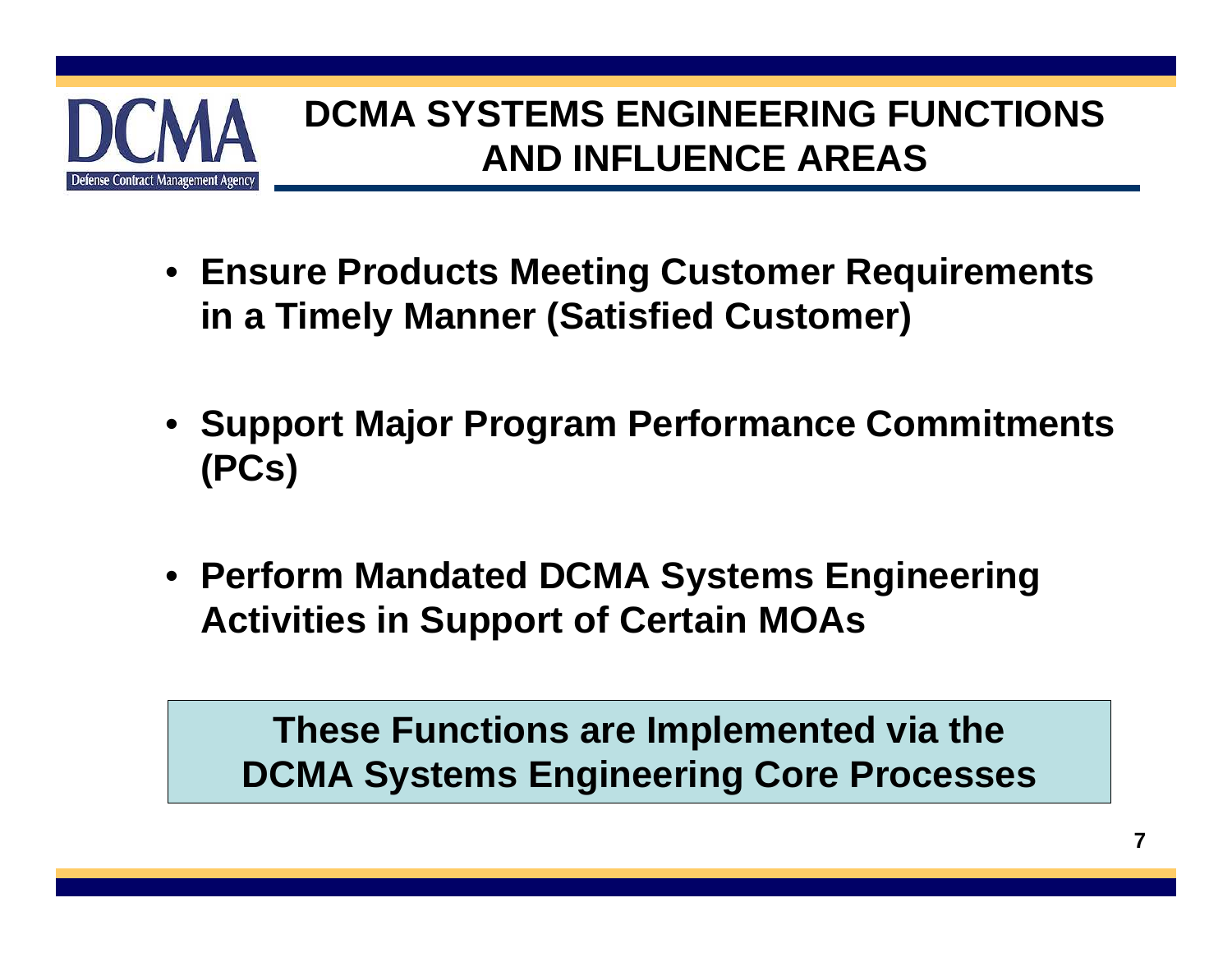#### **DCMA** Engineering Core ProcessesDefense Contract Management Agency

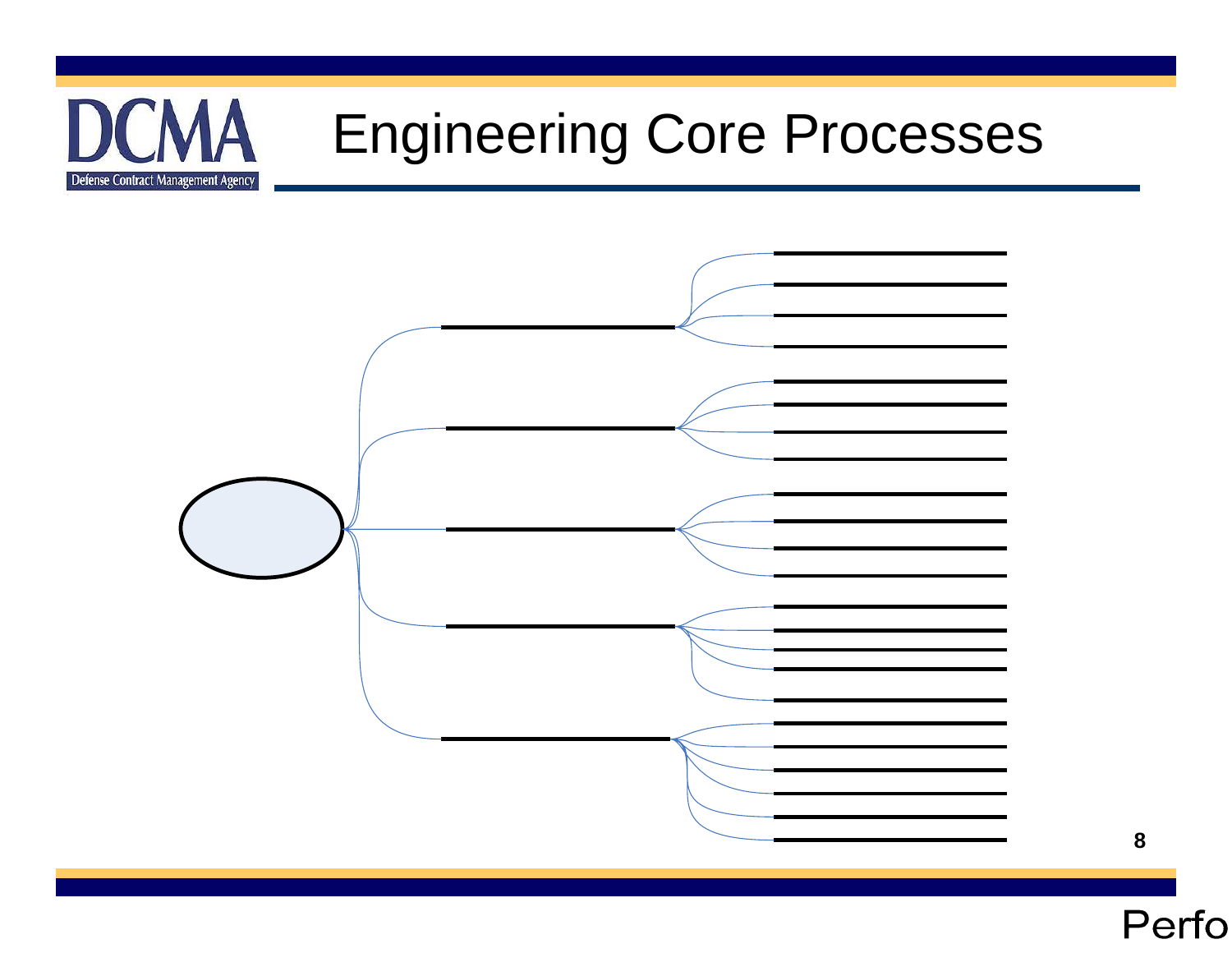

### **Establish DCMA HQ Sys Eng Competency Team**

- **Baseline Skills Assessment**
	- **Assess Core Processes, roles and responsibilities continuously review for modifications**
		- **Baseline core competency skills needed by commodity**
		- **Identify skills needed to implement new technology in future programs**
		- **Identify skills needed to sustain legacy systems**
	- **Align with AT&L Competency Assessment Efforts**

#### **Engineering Disciplines are Unique**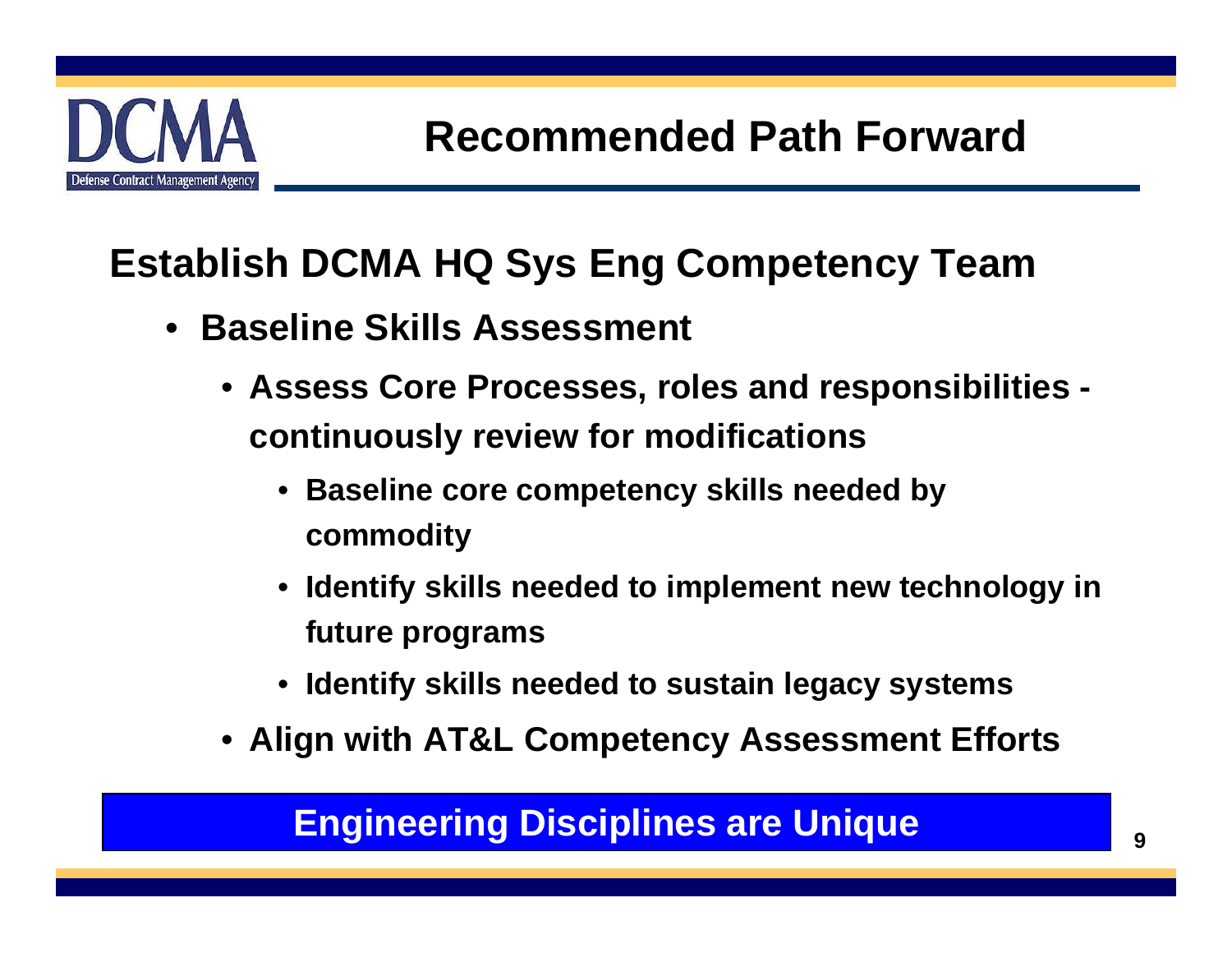

#### **Establish DCMA HQ Sys Eng Competency Team**

- **Develop Competency Training Program**
	- **Consolidate and prioritize Division training inputs**
	- **Secure Systems Engineering training funding**
	- **Execute Systems Engineering training**
	- **Define training standards and timelines**
	- **Measure Agency training success (Metrics)**
- **Develop measures of success to achieve core competencies**
- **Integrate results with the following recommended training path/curriculum:**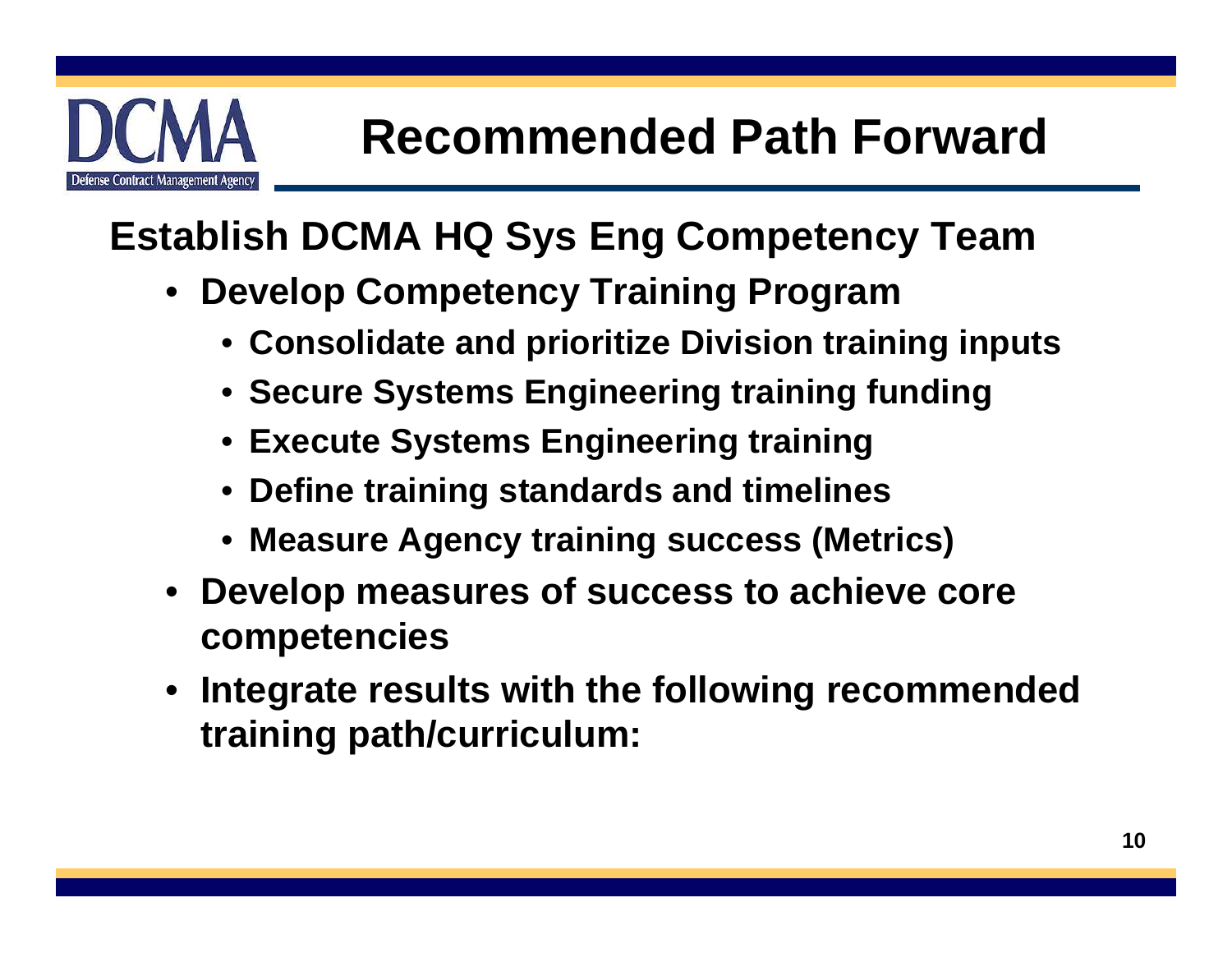

## **Recommended Training Path/Curriculum**

| <b>Training Type</b> | Course(s)                                                                                                                                 |
|----------------------|-------------------------------------------------------------------------------------------------------------------------------------------|
| <b>Education</b>     | <b>Appropriate ABET Accredited</b><br><b>Degree</b>                                                                                       |
| <b>DAWIA</b>         | Level II in appropriate field<br>Level III in appropriate field for<br><b>CMO Engineer Lead</b>                                           |
| Core                 | <b>DCMA New/Advanced</b><br><b>Engineering Courses</b>                                                                                    |
| <b>Commodity</b>     | <b>Appropriate Licenses or</b><br><b>Certifications for Commodity</b><br>(e.g. Airframe Powerplant (A&P)<br><b>License for Aero Work)</b> |
| <b>Specialty</b>     | As needed (e.g. EMI)                                                                                                                      |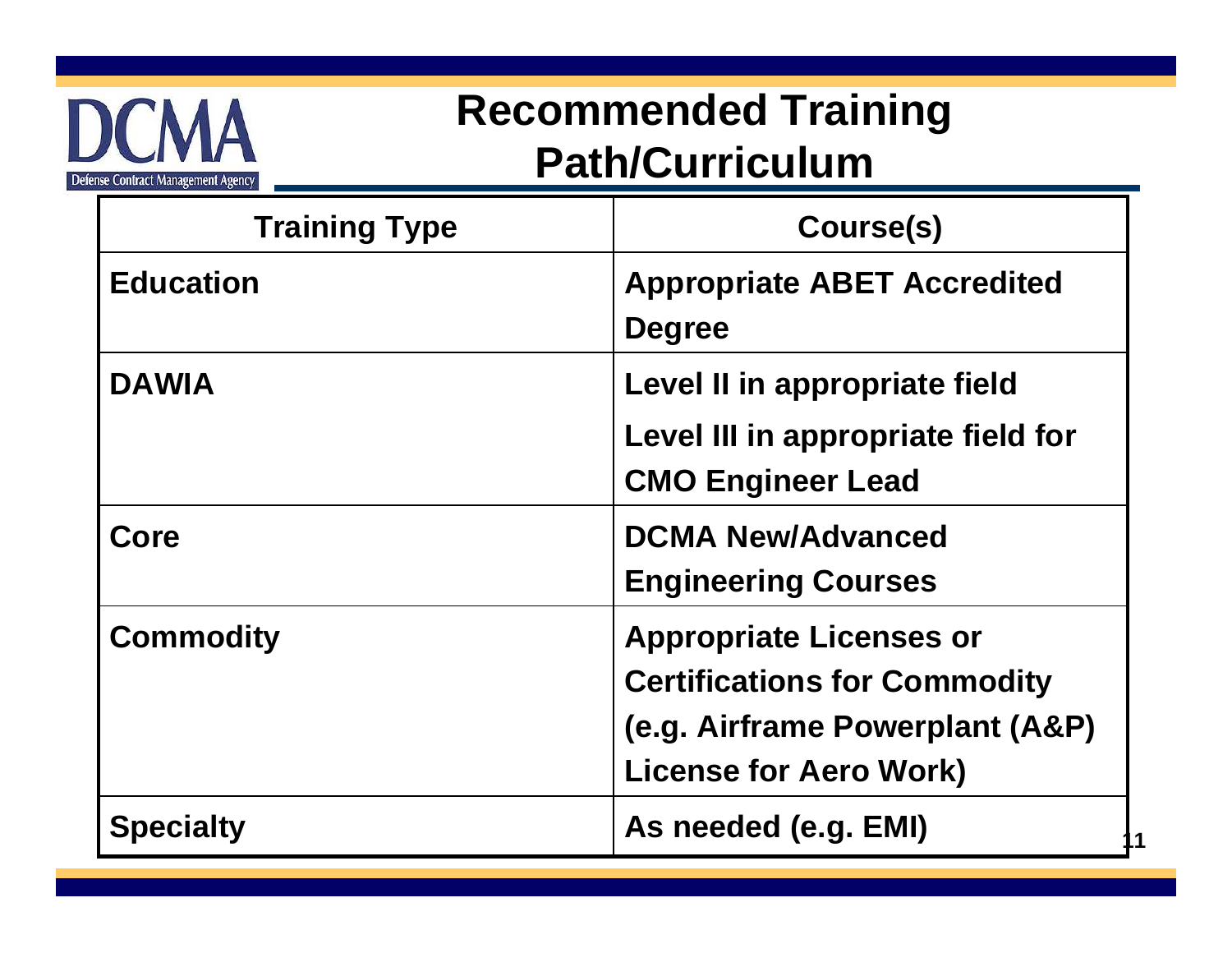

## **Recommended Training Path/Curriculum**

| <b>Training Type</b>                   | Course(s)                                                                                                 |
|----------------------------------------|-----------------------------------------------------------------------------------------------------------|
| <b>Developmental</b>                   | Leadership, PBM, Six Sigma, Predictive<br><b>Analysis</b>                                                 |
| <b>Professional Certification</b>      | <b>Certified by Professional Society Aligned with</b><br>the Individual's Career Field (as desired)       |
| <b>Additional Recommended Training</b> | <b>Acquisition:</b>                                                                                       |
|                                        | <b>DCMA Integrated Master Schedule Class</b>                                                              |
|                                        | <b>DCMA Systems Engineering Course</b>                                                                    |
|                                        | BCF 102,203 (Earned Value)                                                                                |
|                                        | LOG 101, 204                                                                                              |
|                                        | PQM 101, 201                                                                                              |
|                                        | <b>TST 102</b>                                                                                            |
|                                        | <b>Engineering: e.g., TSNs, NDT, ANSI Y-14.5M</b><br><b>Geometric Dimensioning &amp; Tolerancing (all</b> |
|                                        | as needed)                                                                                                |
|                                        | <b>Product Specific: Determined by DCMA</b><br>Divisions Based on Knowledge Gap Analysis                  |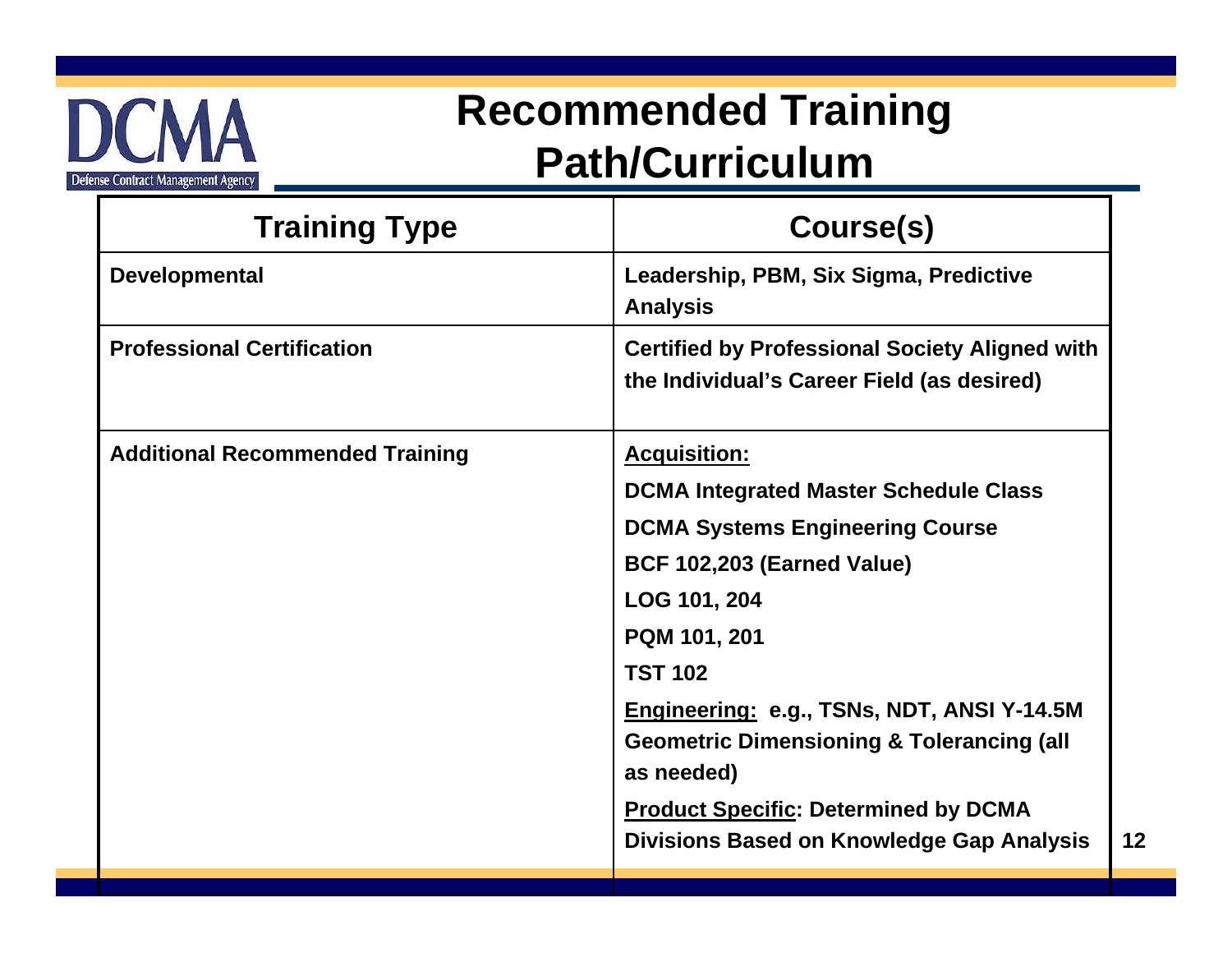

## **Establish DCMA HQ Sys Eng Competency Team**

- $\bullet$  **Develop Policy/Tools/Guidance**
	- **Perform/Evaluate Enterprise Planning to include:**
		- **Staffing/Organization**
		- **Succession Planning**
		- **Appropriate Skills Matching**
		- **Policy and Tools**
		- **Training**
	- **System Engineering Guide Development**
		- •**Develop Standard Surveillance Operating Guide (SSOG)**
		- **Develop Systems Engineering Influence Guide**
		- **Develop Systems Engineering Evaluation Guide and associated metrics**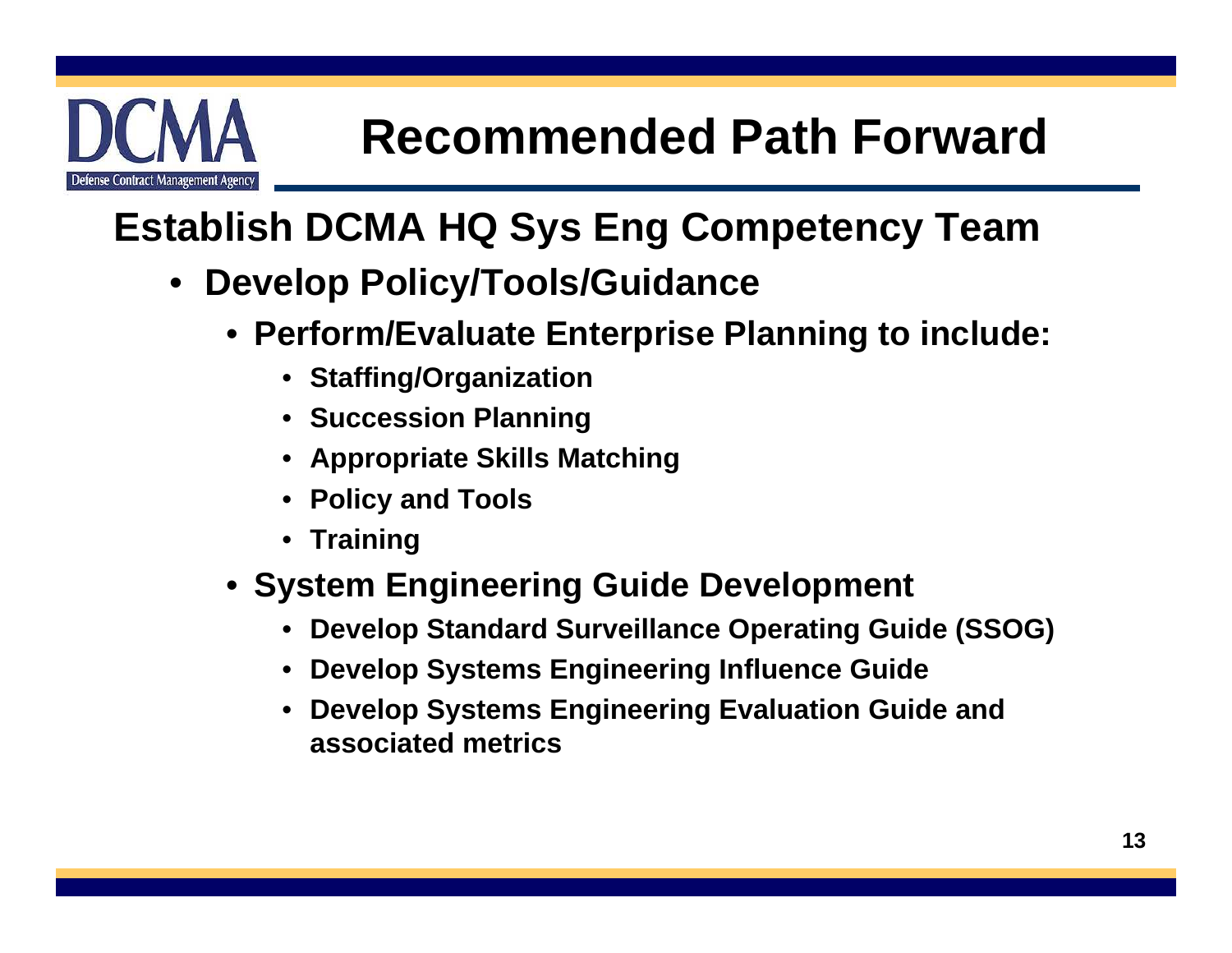

# Standard Systems Operating Guide (SSOG) Outline

**Chapter 1: Concept Development Phase Perform Program Management Oversight Perform Engineering Process Reviews Evaluate Engineering/Resource Schedule Estimates Evaluate Program Performance Perform Engineering Product Examinations**

**Chapter 2: Technology Development Phase Perform Program Management Oversight Perform Engineering Process Reviews Evaluate Engineering/Resource Schedule Estimates Evaluate Program Performance Perform Engineering Product Examinations**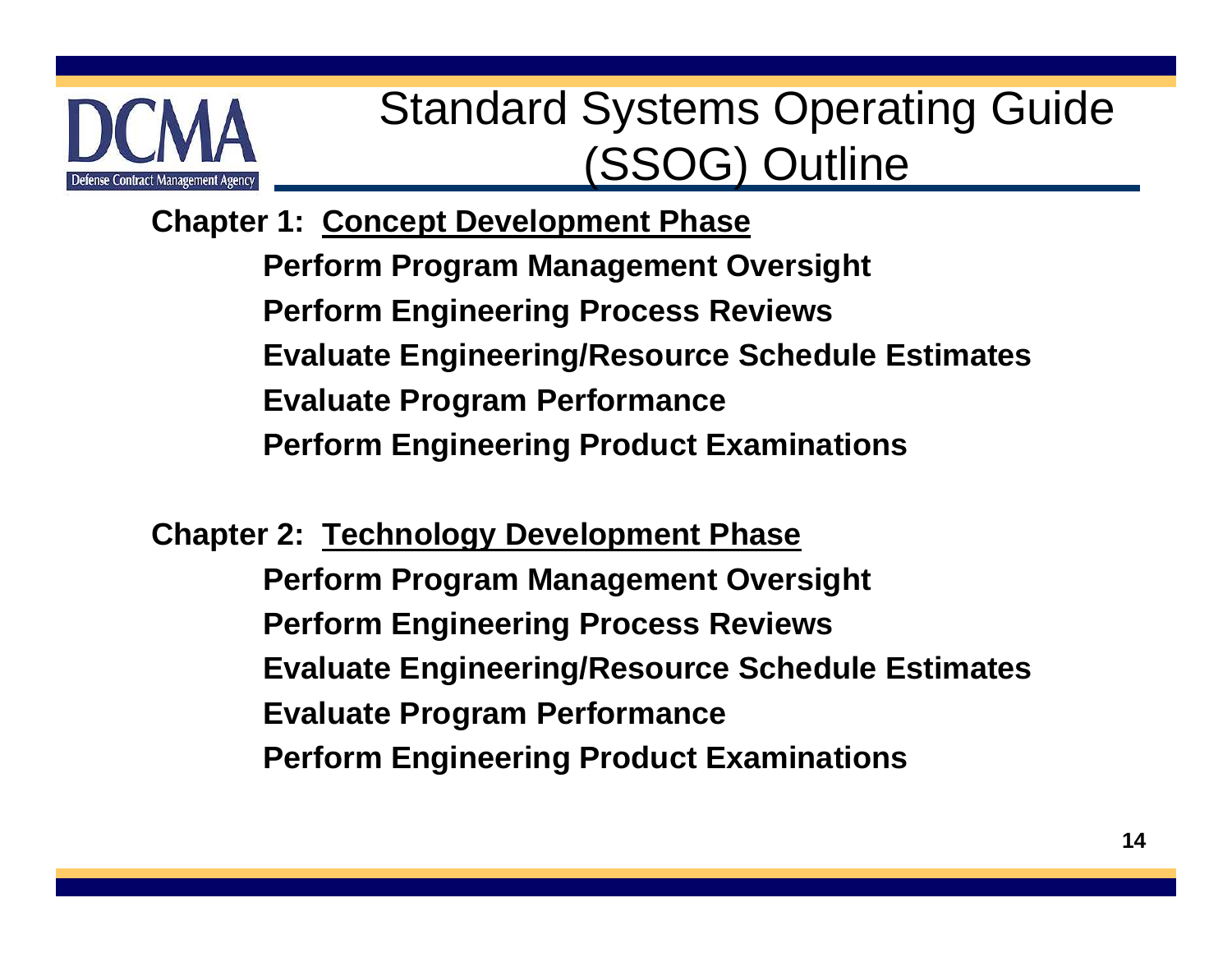

# Standard Systems Operating Guide (SSOG) Outline

**Chapter 3: System Development and Demonstration Phase Perform Program Management Oversight Perform Engineering Process Reviews Evaluate Engineering/Resource Schedule Estimates Evaluate Program Performance Perform Engineering Product Examinations**

**Chapter 4: Production and Deployment Phase Perform Program Management Oversight Perform Engineering Process Reviews Evaluate Engineering/Resource Schedule Estimates Evaluate Program Performance Perform Engineering Product Examinations**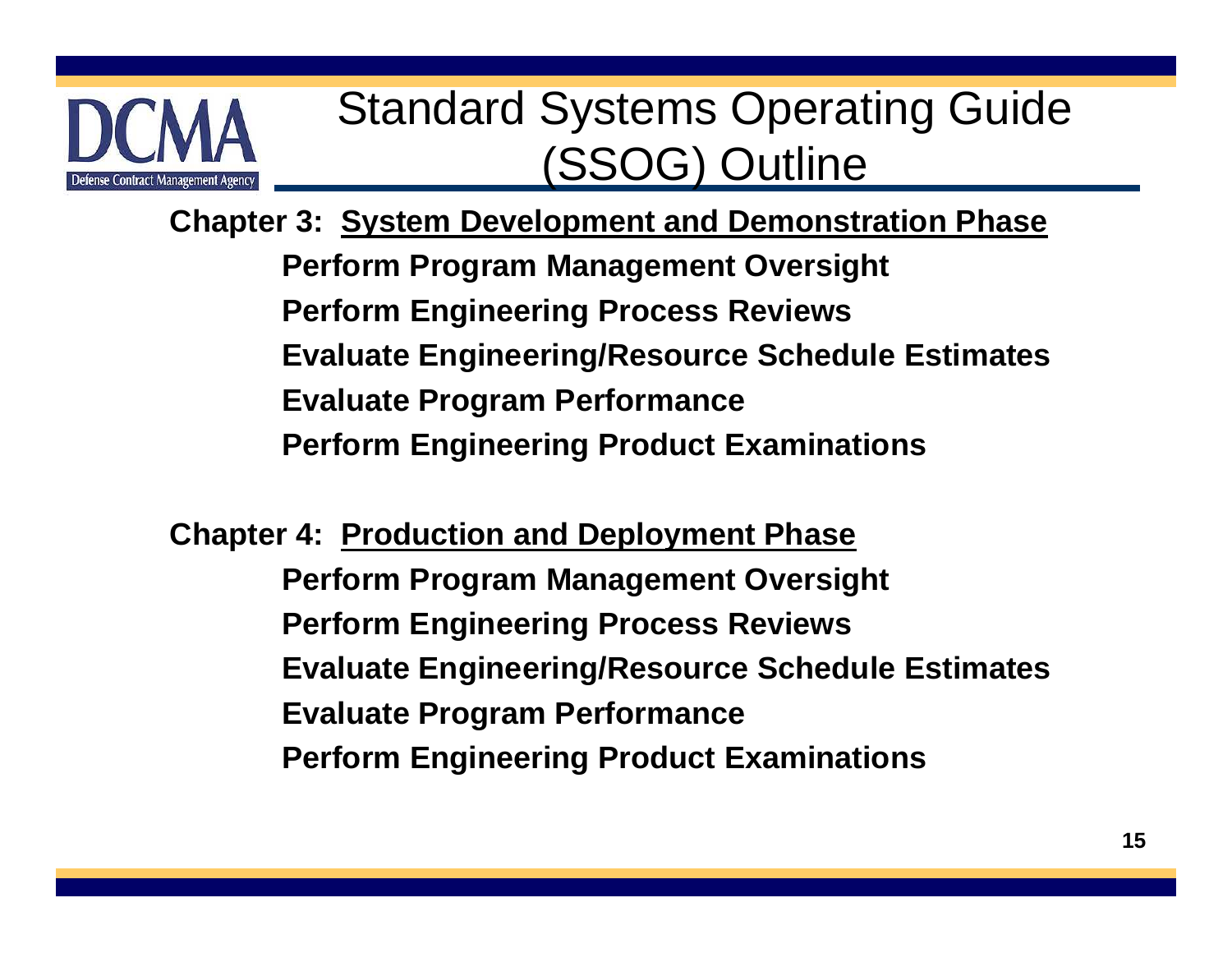

# Standard Systems Operating Guide (SSOG) Outline

**Chapter 5: Operations and Support Phase**

**Perform Program Management Oversight**

**Perform Engineering Process Reviews** 

**Evaluate Engineering/Resource Schedule Estimates**

**Evaluate Program Performance**

**Perform Engineering Product Examinations**

**Appendices: DCMA Systems Engineering Influence Guide, Surveillance Plan Template, Report Results and Recommendations, Metrics, and Test and Evaluation**